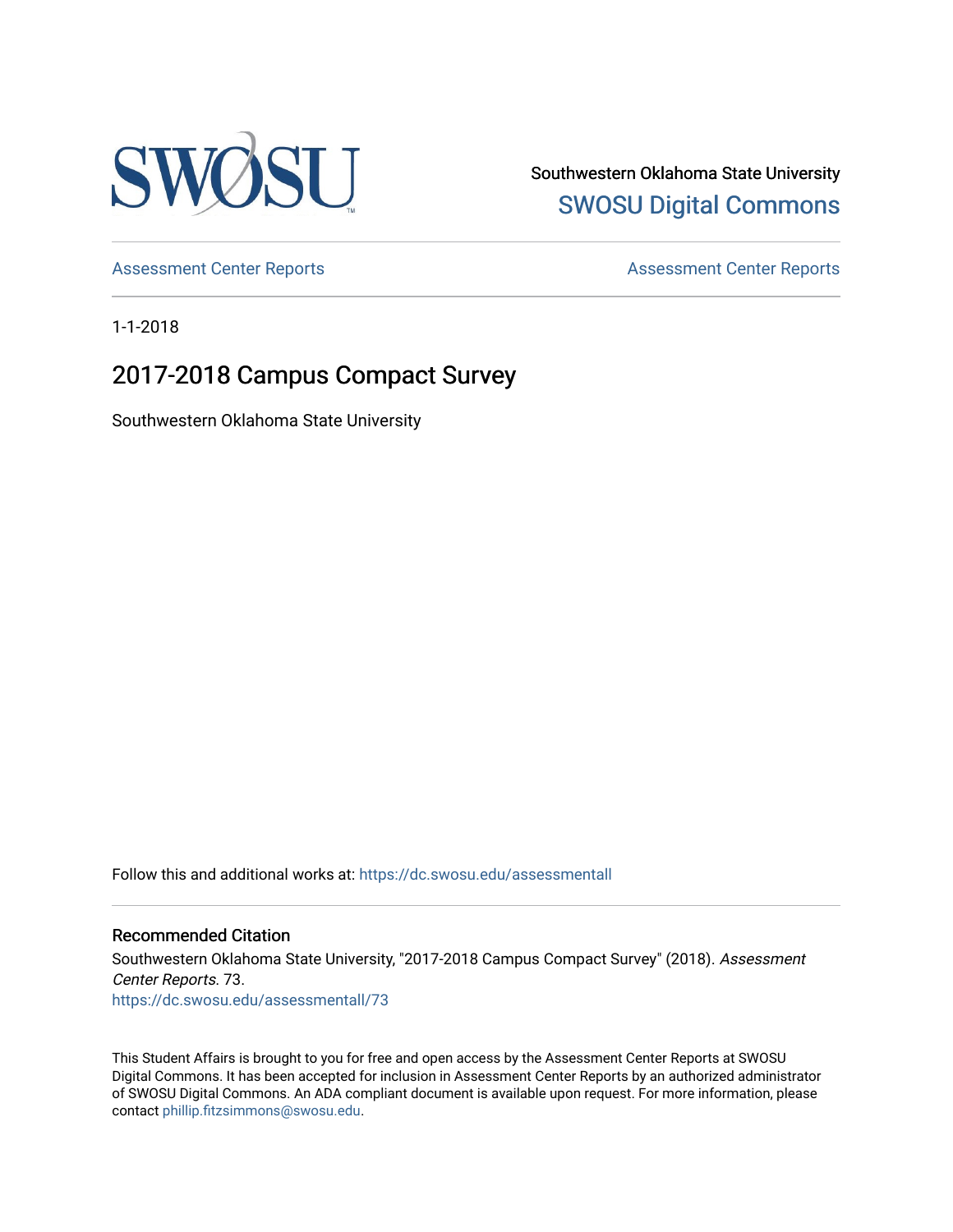

**Campus Compact National Inventory for Institutional Infrastructure on Community Engagement (NIIICE)**

2017-2018 Annual Survey

Prepared by: Dr. Allen Boyd, Ed.D. Coordinator of Service Learning Dr. Ruth Boyd, Ph.D. Vice President for Student Affairs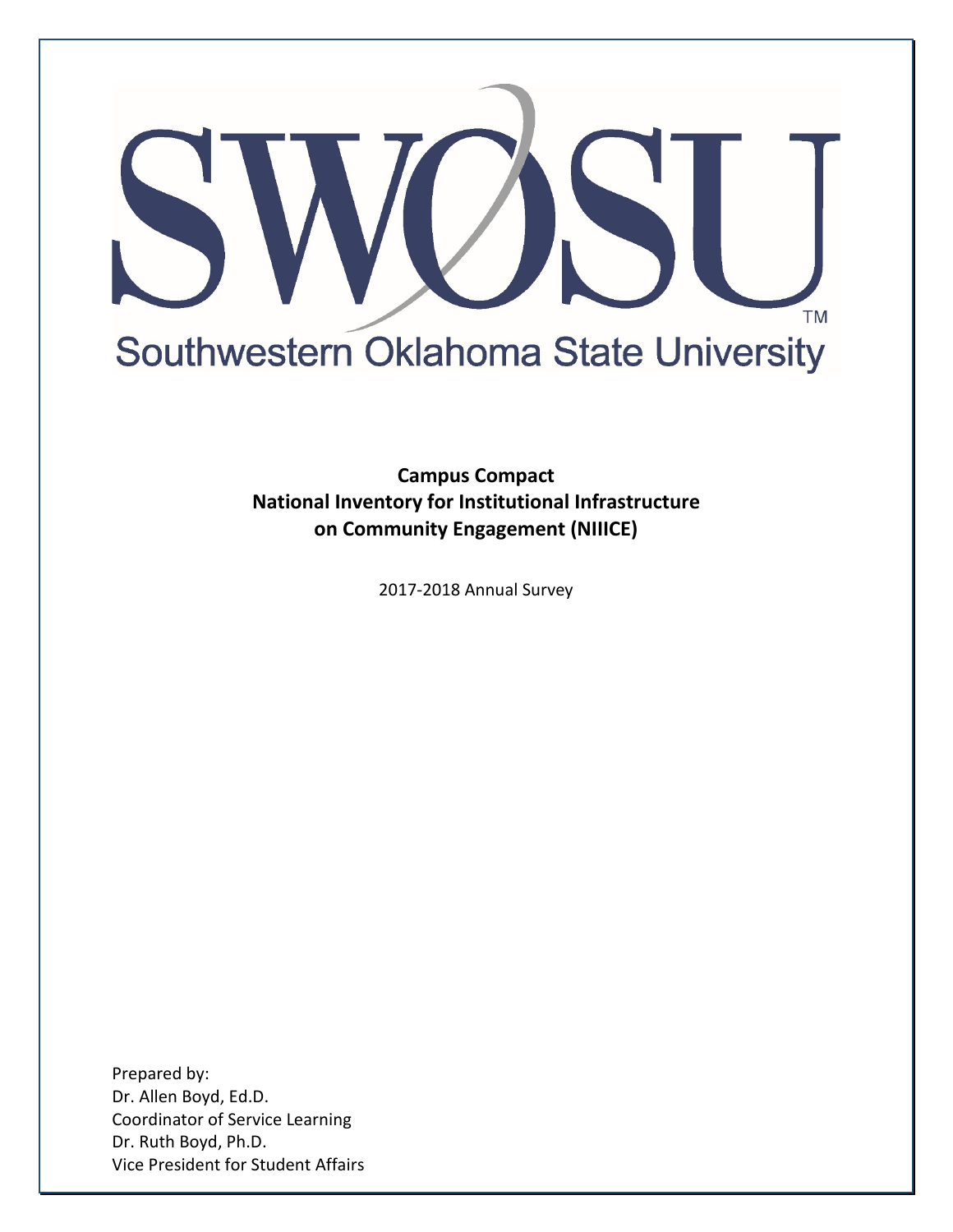### **Brief Overview of Survey**

Campus Compact partnered with the National Inventory for Institutional Infrastructure on Community Engagement (NI<sup>3</sup>CE, NIIICE), out of the Swearer Center College & University Engagement Initiative at Brown University, to capture institutional data. Oklahoma Campus Compact recommended this survey to Oklahoma member institutions. A study on current best practices of campus centers for community engagement, NIIICE is a free institutional assessment tool to map infrastructure of campuses and community engagement centers.

## **Definitions**

**Community engagement:** For the purposes of this survey, the definition of *community engagement* follows the one used for the Carnegie Community Engagement Classification: The collaboration between institutions of higher education and their larger communities (local, regional/state, national, global) for the mutually beneficial exchange of knowledge and resources in a context of partnership and reciprocity. The purpose of community engagement is the partnership of college and university knowledge and resources with those of the public and private sectors to enrich scholarship, research, and creative activity; enhance curriculum, teaching and learning; prepare educated, engaged citizens; strengthen democratic values and civic responsibility; address critical societal issues; and contribute to the public good.

**Community-based learning:** All credit-bearing learning experiences in which student action on behalf of community goals is a significant component of the learning process. Community based learning includes practices such as service-learning and community -based research, along with other pedagogies through which students participate in advocacy, electoral processes, community dialogue, or other similar activities.

Campus Compact promotes student community engagement that is either **curricular** (occurring as an aspect of a credit-bearing academic experience) or **co-curricular**. At SWOSU, curricular community engagement is synonymous with the term **service-learning**. Co-curricular activities are synonymous with the term **community engagement**.

### **Institutional Summary**

SWOSU benefits greatly from its affiliation with Campus Compact and the opportunities it affords our students. SWOSU continued its tradition of submitting a candidate for the prestigious Newman Civic Fellow award. The 2017-2018 recipient was Tiler Rose. Tiler, a member of SWOSU's President's Leadership Class, is pursuing a double major in Engineering Technology and Computer Science. In all areas, she demonstrates great leadership abilities and community service commitments. Tiler is committed to pursuing a goal in which more women are involved in STEM fields. She has participated in many activities that have added to this pursuit, including organizations such as the Society of Women Engineers and the First Tech Challenge High School Robotics Competition. By volunteering with these organizations, Tiler has provided opportunities to many younger students, particularly women, who might never have had the ability to enjoy such an opportunity.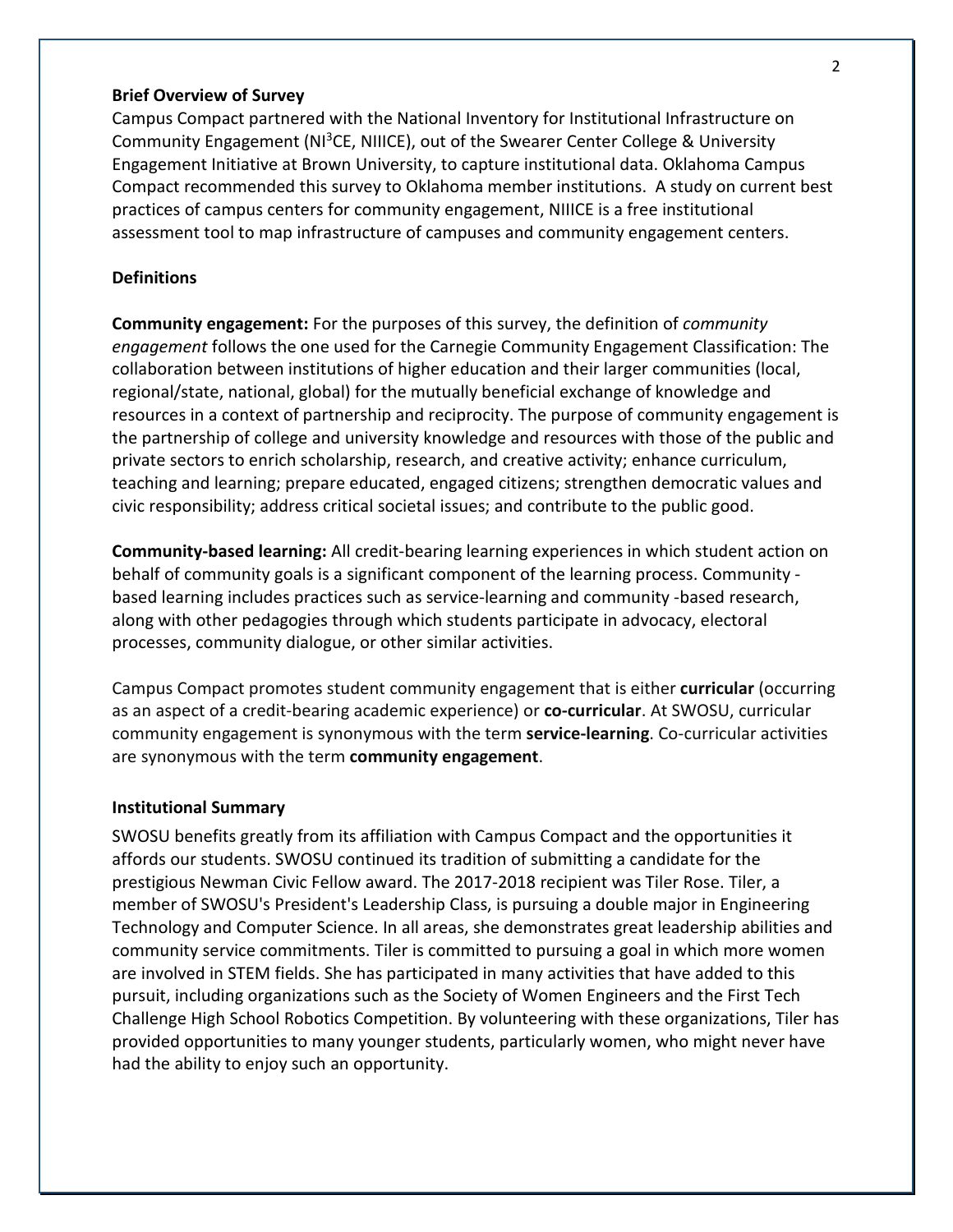NSSE founding director George Kuh promotes the use of high-impact practices (HIP) of instruction to enhance the undergraduate experience. He specifically suggests that all institutions strive to incorporate one HIP during the freshman year and one in the context of major courses (NSSE, 2017). For the purposes of this report, High Impact Practices include service-learning, a learning community, and research with faculty. SWOSU uses the National Survey of Student Engagement (NSSE) as an indirect measure of student engagement through service learning courses. The NSSE is annually administered to freshmen and seniors at SWOSU. The 2018 NSSE indicated that 48% of SWOSU freshmen reported participating in at least one HIP and 7% reported participating in two or more. A majority of senior students, 60%, reported participating in two or more HIPs, while 30% participated in at least one high-impact practice.

The University began implementation of a new ERP system, one in which service-learning courses may be designated. Students will soon have the ability to search by this criterion in order to discover service-learning courses more effectively. Faculty members may submit their course for service-learning designation by completing an online application which documents the following tenets: 1) There is an identified need on the part of a community partner; 2) Students in the course can address that need; 3) The service-learning project meets specific course objective(s) and students receive course credit for the activity; 4) The students are required to complete a reflective activity about the service learning experience and to complete the online SWOSU Student Report Form.

SWOSU's B.L.U.E. Cord Initiative – Bulldogs Learning, Understanding, Empowering – continues. Students may earn the graduation honor cord by completing 9-credit hours of service-learning courses. During the 2018 commencement exercises, five SWOSU students proudly wore their BLUE honor cords.

# **Institutional Survey Highlights**

During the 2017-2018 academic year, a total of 471 students completed service-learning reporting forms. This computes to roughly 10% of full-time equivalent students. Approximately 8% of full-time faculty members (16/203) led service-learning courses.

# **Live National Dataset Comparison**

The Swearer Center College & University Engagement Initiative at Brown University provides institutions with a Live National Dataset for selected questions on the NI3CE survey document. Table 1 compares the national dataset to institutional responses.